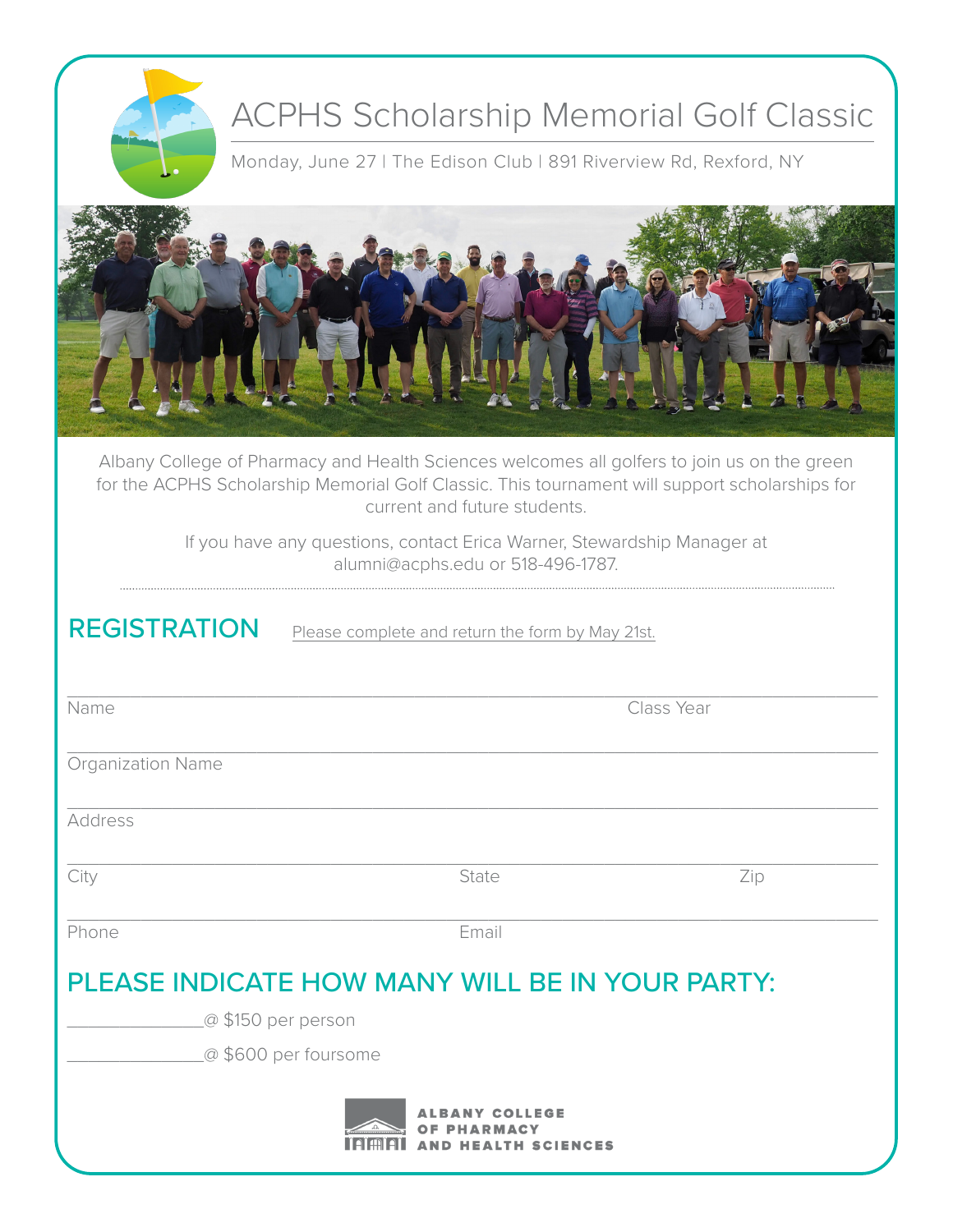# EVENT DETAILS

Monday, June 27, 2022 The Edison Club 891 Riverview Rd, Rexford, NY

**Schedule** 7:30 - 9:00 AM: Registration and a light breakfast fare (To-go options for breakfast and lunch will be available as well) 9:00 AM: Shotgun start 2:30 PM Lunch

*If you are unable to attend but would still like to donate to scholarships, please fill out the form or go online to acphs.edu/alumni/scholarship-donate.*

| <b>ALBANY COLLEGE</b>              |
|------------------------------------|
| <b>SANGE OF PHARMACY</b>           |
| <b>ITIMATI AND HEALTH SCIENCES</b> |

## PLEASE LIST GOLFERS' NAMES

| <b>O</b> Please place me in a foursome                                                     |
|--------------------------------------------------------------------------------------------|
| I WOULD LIKE TO MAKE A DONATION OF \$ TO SUPPORT SCHOLARSHIPS.                             |
| <b>DIRECT MY GIFT TO:</b>                                                                  |
|                                                                                            |
| <b>O</b> General scholarship fund                                                          |
| For a list of scholarships, visit acphs.edu/alumni/acphs-scholarship-memorial-golf-classic |
| ENCLOSED IS A CHECK TOTALING: \$                                                           |
| Please make checks payable to: Albany College of Pharmacy and Health Sciences<br>$- OR -$  |
| Register online at acphs.edu/alumni/acphs-scholarship-memorial-golf-classic                |